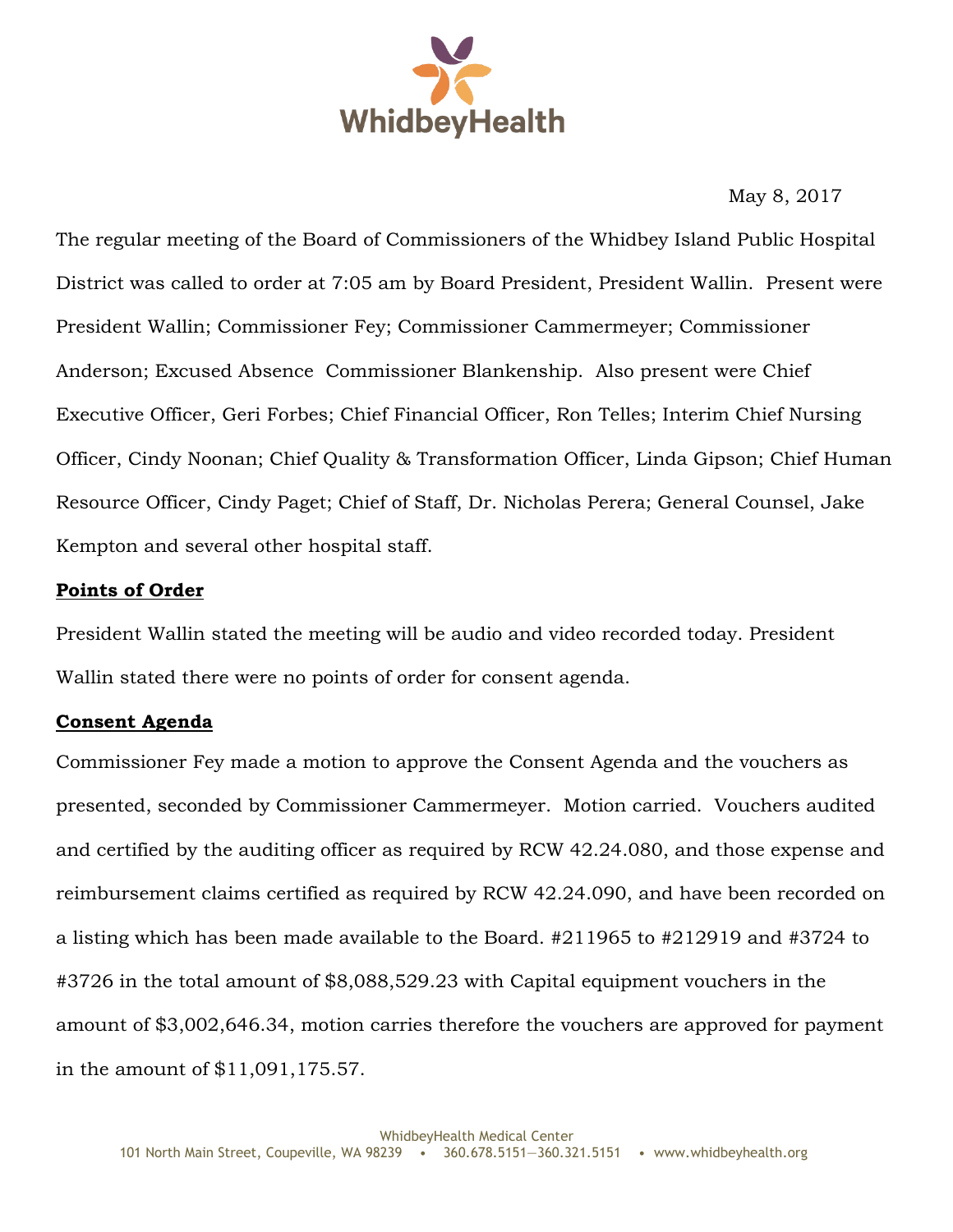

# **General Public Comments**

• None

# **Nursing**

Cindy Noonan, Interim Chief Nursing Officer

- Cindy discussed attending the annual Volunteers Auxiliary Luncheon at the Coupeville Rec Hall on April 27th where she presented medical equipment needs for 6 different departments in the hospital.
- Cindy mentioned she attended a brainstorming session w/WSU to serve the Nurses of Island County for continuing education. Next step is a meeting coming up next month to discuss the needs of the Nursing Department.
- Mock survey was done by Cardinal, which manages the hospitals pharmacy services.
- Vocera training for nurses has begun to prepare for the move into the wing.

## **Quality Committee Dashboard Report - QRTLY**

Linda Gipson, CQTO

- Outpatient primary care physicians received a Quality Improvement bonus.
- NW Primary Care had their 5 year CMS recertification survey done and they passed with no deficiencies.
- Linda thanked Jill Usher & Dave Thompson on their work and participation with PFAC.
- Washington State has the highest number of opioid abuse cases this includes both young and older age groups.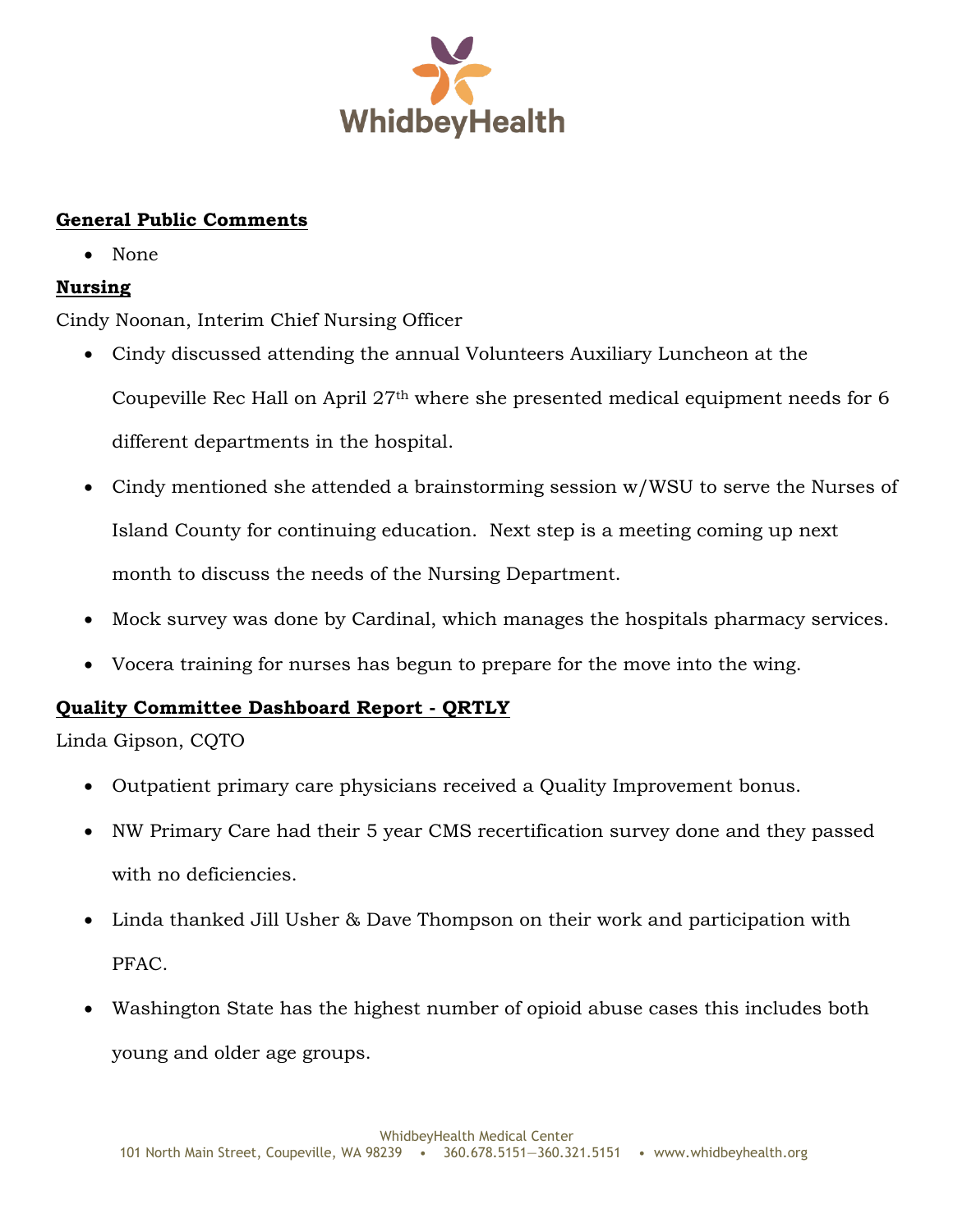

## **Medical Staff Report**

Chief of Staff Report: Dr. Nick Perera, Chief of Staff reported the following:

- Telehealth Goes Live!
- UW Telepain

Dr. Nicholas Perera presented the following practitioners for Radiology Initial appointments:

Steven Edelman, MD Courtesy Commissioner Fey made a motion, seconded by Commissioner Cammermeyer to approve Radiology Initial Courtesy staff appointments as presented. Motion carried. Dr. Nicholas Perera presented the following Radiology Advancement appointments. Scott Chatterley, MD Courtesy Commissioner Cammermeyer made a motion, seconded by Commissioner Fey to approve the Radiology Advancement Courtesy appointments as presented. Motion carried. Dr. Nicholas Perera presented the following Pathology Advancement appointments. Scott Chatterley, MD Courtesy Diane L. Nathan, MD Courtesy

Commissioner Cammermeyer made a motion, seconded by Commissioner Fey to approve the Pathology Advancement Courtesy appointments as presented. Motion carried.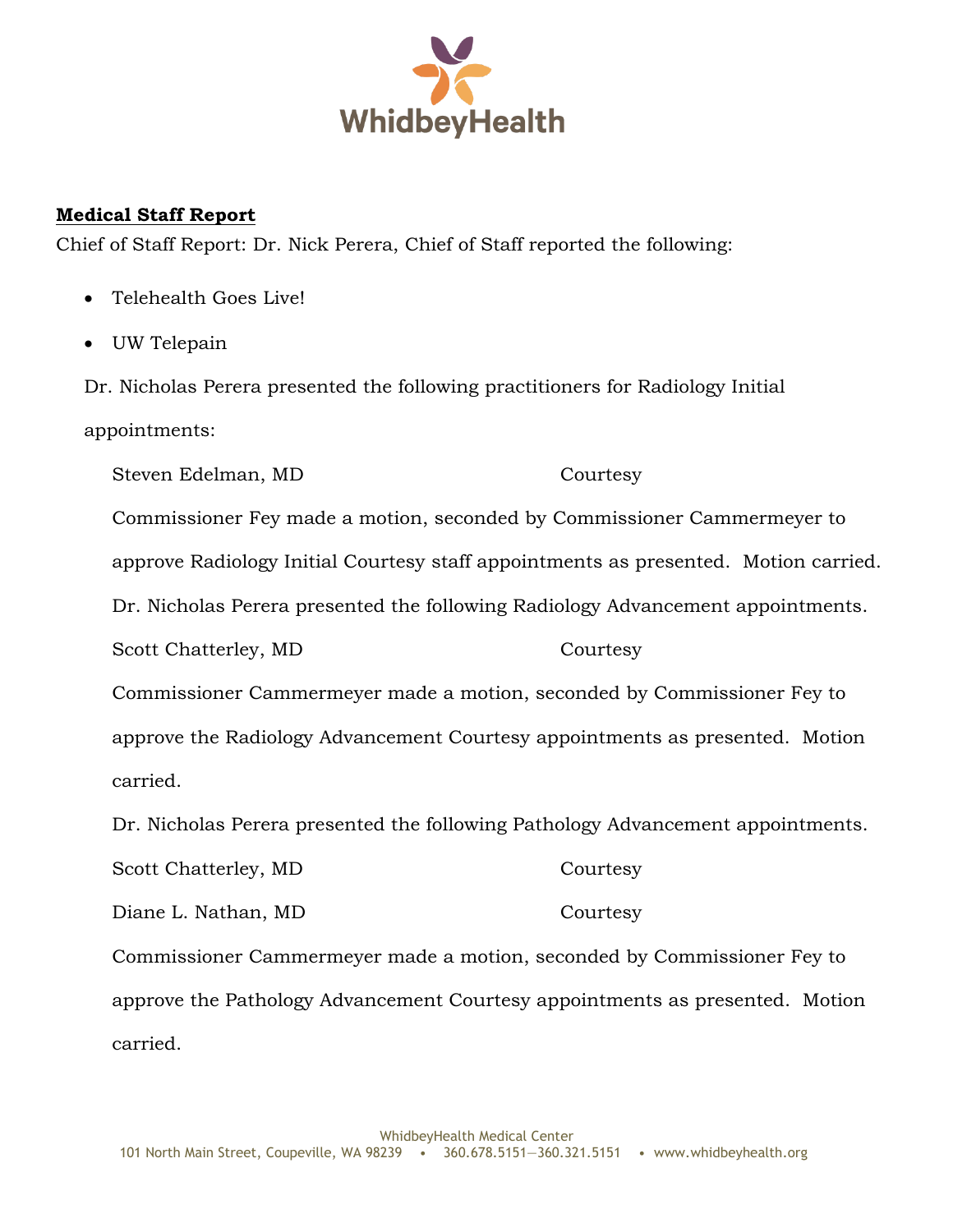

Dr. Nicholas Perera presented the following Radiology reappointments.

| Gregory Wolgamot, MD | Courtesy |
|----------------------|----------|
| Robert Hawkins, MD   | Courtesy |
| Andrew Levine, MD    | Courtesy |
| Brandon Liu, MD      | Courtesy |
| Laura Nason, MD      | Courtesy |
| Daniel Susanto, MD   | Courtesy |
|                      |          |

Commissioner Cammermeyer made a motion, seconded by Commissioner Fey to approve the Radiology Reappointments Courtesy presented. Motion carried.

# **Staff and Status Reports from Administration**

Administrative Update

Geri Forbes, CEO reported the following:

- Geri Forbes congratulated Debbie Armstrong for her 40 years of service to WhidbeyHealth. Debbie discussed the roles she has held over her tenure with the hospital.
- Hospital Association is working with the American Hospital Association to meet this month for their annual Hospital Association meeting.
- Geri thanked everyone in the organization for all of their time & compassion they have put in to assisting patients and patient care.
- WhidbeyHealth now has a Volunteer Companion program. Volunteers are well trained on appropriate conversations w/patients, HIPPAA Law.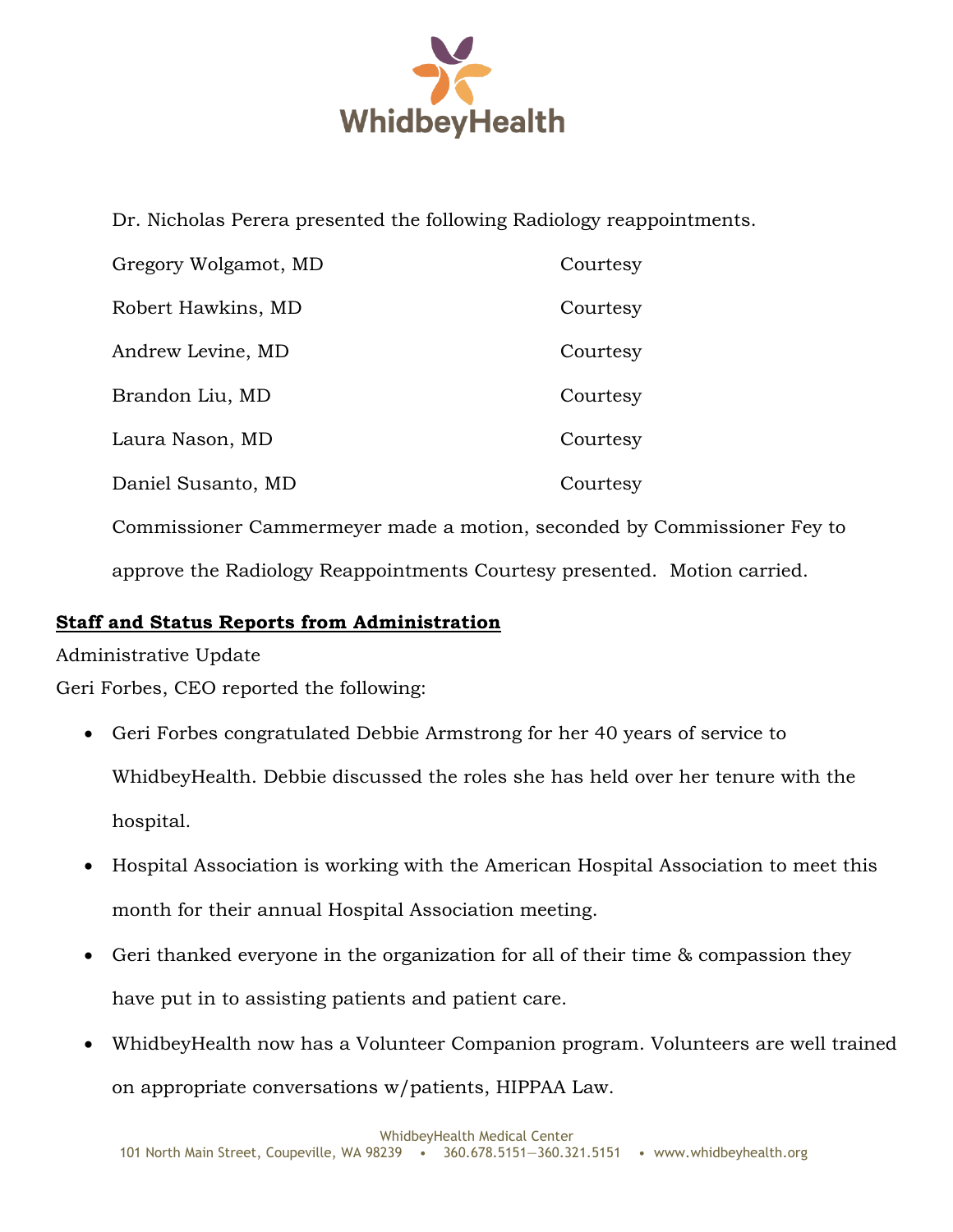

Geri discussed the interview process for District 2 Commissioner seat.

Reminder – WhidbeyHealth Gala May  $13<sup>th</sup> 5:30<sup>pm</sup>$  at the Roaming Radish in Langley.

#### **Finance:**

Ron Telles, CFO discussed and presented the following financials for February 2017:

- Clinic Visits Delay in billing. Volume is high
- ER volume is averaging
- In/Outpatient Surgeries have been strong.
- Patient days have been strong.
- Discharges Strong month
- Ron discussed the impact on the financial markets after the House votes. Congress will be putting financial pressure on all hospitals.

## **Board Items**

- President Wallin further discussed the Commissioner Interview process and spoke more on newly appointed Commissioner of District 2 Kurt Blankenship's background.
- Health Care week May  $6<sup>th</sup>$  May 13<sup>th</sup> to honor all positions at WhidbeyHealth.

Commissioner Cammermeyer discussed the Hospital Compliance Committee which meets quarterly.

 Board of Health update from the US Navy regarding the contaminated water wells and results of testing. No final recommendations have been made.